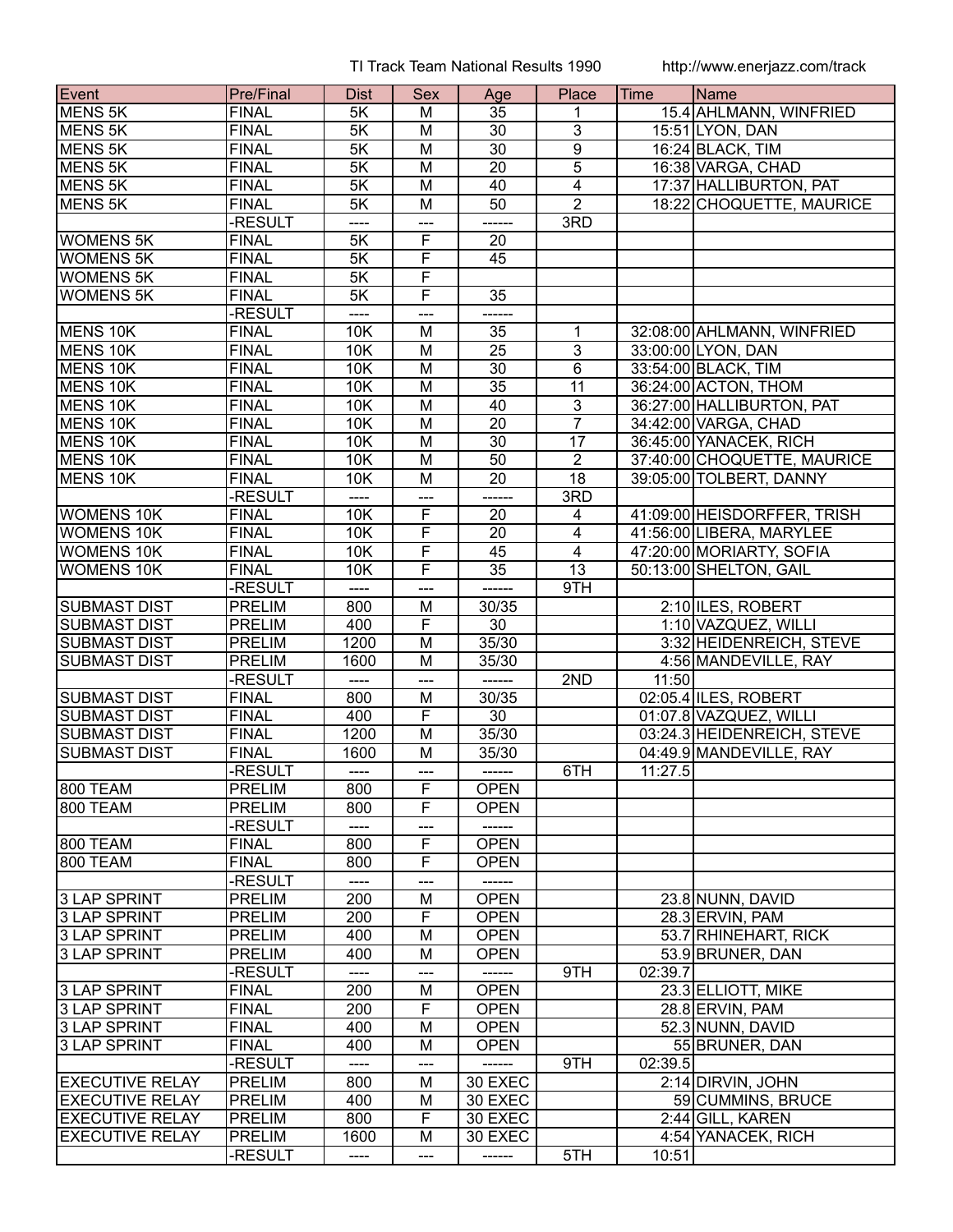TI Track Team National Results 1990 http://www.enerjazz.com/track

| <b>Event</b>            | <b>Pre/Final</b> | <b>Dist</b>      | <b>Sex</b>              | Age            | Place | Time     | <b>IName</b>             |
|-------------------------|------------------|------------------|-------------------------|----------------|-------|----------|--------------------------|
| <b>EXECUTIVE RELAY</b>  | FINAL            | 800              | F.                      | 30 EXEC        |       |          | 02:32.4 GILL, KAREN      |
| <b>EXECUTIVE RELAY</b>  | <b>FINAL</b>     | 400              | M                       | 30 EXEC        |       |          | :53.3 RHINEHART, RICK    |
| <b>EXECUTIVE RELAY</b>  | <b>FINAL</b>     | 800              | M                       | 30 EXEC        |       |          | $02:04.2$ ALLEN, RICH    |
| <b>EXECUTIVE RELAY</b>  | <b>FINAL</b>     | 1600             | M                       | 30 EXEC        |       |          | 04:38.4 HULL, CHUCK      |
|                         | -RESULT          | ----             | ---                     | ------         | 1ST   | 10:08.5  |                          |
| 4 X 200                 | <b>PRELIM</b>    | 200              | M                       | 40             |       |          | 23.4 BRICE, ZACK         |
| 4 X 200                 | <b>PRELIM</b>    | $\overline{200}$ | M                       | $\overline{0}$ |       |          | 25.5 DEATHERAGE, TONY    |
| 4 X 200                 | <b>PRELIM</b>    | 200              | F                       | <b>PEN</b>     |       |          | 26.4 HAYNES, PORTIA      |
| 4 X 200                 | <b>PRELIM</b>    | 200              | M                       | <b>PEN</b>     |       |          | 23.4 ELLIOTT, MIKE       |
|                         | -RESULT1         | -----            | ---                     | -----          | 2ND   | 01:38.8  |                          |
| 4 X 200                 | <b>FINAL</b>     | 200              | M                       | $\mathbf 0$    |       |          | 22.8 BRICE, ZACK         |
| 4 X 200                 | <b>FINAL</b>     | 200              | $\overline{M}$          | $\overline{0}$ |       |          | 24.4 DEATHERAGE, TONY    |
|                         |                  |                  | $\overline{\mathsf{F}}$ | <b>PEN</b>     |       |          |                          |
| 4 X 200                 | <b>FINAL</b>     | 200              | $\overline{\mathsf{F}}$ |                |       |          | 25.4 HAYNES, PORTIA      |
| 4 X 200                 | <b>FINAL</b>     | 200              |                         | <b>PEN</b>     |       |          | 22.7 WESTBROOK, PAUL     |
|                         | -RESULT          | -----            | ---                     | -----          | 1ST   | 01:36.2  |                          |
| MILE TEAM               | <b>PRELIM</b>    | $\mathbf{1}$     | M <sub>l</sub>          | <b>PEN</b>     |       |          | 05:02.0 HESKETH, SCOTT   |
| <b>MILE TEAM</b>        | <b>PRELIM</b>    | $\mathbf{1}$     | M                       | <b>PEN</b>     |       |          | 04:38.5 HULL, CHUCK      |
|                         | -RESULT          | -----            | $---$                   | -----          | 10TH  | 09:40.5  |                          |
| MILE TEAM               | <b>FINAL</b>     | $\mathbf{1}$     | M                       | <b>PEN</b>     |       |          | 04:50.0 MCGUIRE, GLEN    |
| <b>MILE TEAM</b>        | <b>FINAL</b>     | $\overline{1}$   | $\overline{M}$          | <b>PEN</b>     |       |          | 04:50.3 JENKINS, MICHAEL |
|                         | -RESULT          | -----            | ---                     | -----          | 8TH   | 09:40.3  |                          |
| <b>SENIORS RELAY</b>    | <b>PRELIM</b>    | 400              | M                       | 50             |       |          |                          |
| <b>SENIORS RELAY</b>    | <b>PRELIM</b>    | 200              | F                       | 50             |       |          |                          |
| <b>SENIORS RELAY</b>    | <b>PRELIM</b>    | 600              | M                       | 50             |       |          |                          |
|                         | -RESULT          | -----            | ---                     | -----          |       |          |                          |
| <b>SENIORS RELAY</b>    | FINAL            | 400              | M                       | 50             |       |          |                          |
| <b>SENIORS RELAY</b>    | <b>FINAL</b>     | 200              | F                       | 50             |       |          |                          |
| <b>SENIORS RELAY</b>    | <b>FINAL</b>     | 600              | M                       | 50             |       |          |                          |
|                         | -RESULT          | ----             | ---                     | ------         |       |          |                          |
| <b>WOMENS RELAY</b>     | <b>PRELIM</b>    | 800              | F                       | <b>OPEN</b>    |       |          | 02:26.6 NAGEL, BETH      |
| <b>WOMENS RELAY</b>     | <b>PRELIM</b>    | 400              | $\overline{\mathsf{F}}$ | 30             |       |          | 01:10.6 BOUGHNER, DEBBI  |
| <b>WOMENS RELAY</b>     | <b>PRELIM</b>    | 400              | F                       | <b>OPEN</b>    |       |          | 01:06.9 WEBER, CINDY     |
|                         | -RESULT          | ----             | ---                     |                | 2ND   | 04:44.2  |                          |
| <b>WOMENS RELAY</b>     | <b>FINAL</b>     | 800              | F                       | <b>OPEN</b>    |       |          | 02:25.3 NAGEL, BETH      |
| <b>WOMENS RELAY</b>     | <b>FINAL</b>     | 400              | F                       | 30             |       |          | 01:10.1 BOUGHNER, DEBBI  |
| <b>WOMENS RELAY</b>     | <b>FINAL</b>     | 400              | F                       | <b>OPEN</b>    |       |          | 01:06.5 KATELEY, CARRIE  |
|                         | -RESULT          | $---$            | $---$                   | ------         | 5TH   | 04:41.5  |                          |
| <b>SUBMAST SPRINT</b>   | <b>PRELIM</b>    | 200              | F                       | 30             |       |          | 32 WALKER, SHEILA        |
| <b>SUBMAST SPRINT</b>   | <b>PRELIM</b>    | 200              | M                       | 30             |       |          | 24.5 HURNDON, JAMES      |
| <b>SUBMAST SPRINT</b>   | <b>PRELIM</b>    | 400              | M                       | 35             |       |          | 53.9 RODRIGUEZ, DAVID    |
| <b>SUBMAST SPRINT</b>   | <b>PRELIM</b>    | 800              | M                       | 35             |       |          | 02:08.8 DESOSA, DAVE     |
|                         | -RESULT          |                  |                         |                | 6TH   | 03:59.5  |                          |
| <b>SUBMAST SPRINT</b>   | <b>FINAL</b>     | 200              | $\overline{\mathsf{F}}$ | 30             |       |          | 30.4 VAZQUEZ, WILLI      |
| <b>SUBMAST SPRINT</b>   | <b>FINAL</b>     | 200              | M                       | 35             |       |          | 25 MATTHIAS, TONY        |
| SUBMAST SPRINT          | <b>FINAL</b>     | 400              | M                       | 30             |       |          | 54.9 WESTBROOK, PAUL     |
| <b>SUBMAST SPRINT</b>   | <b>FINAL</b>     | 800              | M                       | 35             |       |          | 02:03.6 DESOSA, DAVE     |
|                         | -RESULT          | ----             |                         |                | 7TH   | 03:54.0  |                          |
| <b>DECADE MILE</b>      | <b>PRELIM</b>    | 400              | F                       | 20/30/40       |       |          | 70.5 WEBER, CINDY        |
| <b>DECADE MILE</b>      | <b>PRELIM</b>    | 400              | F                       | 30/40/50       |       |          | 72.8 BOUGHNER, DEBBIE    |
| <b>DECADE MILE</b>      | <b>PRELIM</b>    | 400              | M                       | 40/50/20       |       |          | 59.5 RILEY, DAVE         |
| <b>DECADE MILE</b>      | <b>PRELIM</b>    | 400              | M                       | 50/20/30       |       |          | 69 SELF, SAM             |
|                         |                  |                  |                         |                |       |          |                          |
|                         | -RESULT          | ----             | ---                     | ------         | 11T   | H 4:31.9 |                          |
| <b>DECADE MILE</b>      | <b>FINAL</b>     | 400              | F                       | 20/30/40       |       |          | 01:03.6 NAGEL, BETH      |
| <b>DECADE MILE</b>      | <b>FINAL</b>     | 400              | F                       | 30/40/50       |       |          | 01:04.7 GILL, KAREN      |
| <b>DECADE MILE</b>      | <b>FINAL</b>     | 400              | M                       | 50/20/30       |       |          | 01:02.6 CHENEY, MARTIN   |
| <b>DECADE MILE</b>      | <b>FINAL</b>     | 400              | M                       | 40/50/20       |       |          | 53.2 RODRIGUEZ, DAVID    |
|                         | -RESULT          | ----             |                         | ------         | 5TH   | 04:04.3  |                          |
| <b>PRESIDENTS RELAY</b> | FINAL            | 800              | M                       | 40 VP          |       |          | 02:36.1 COUP, PHIL       |